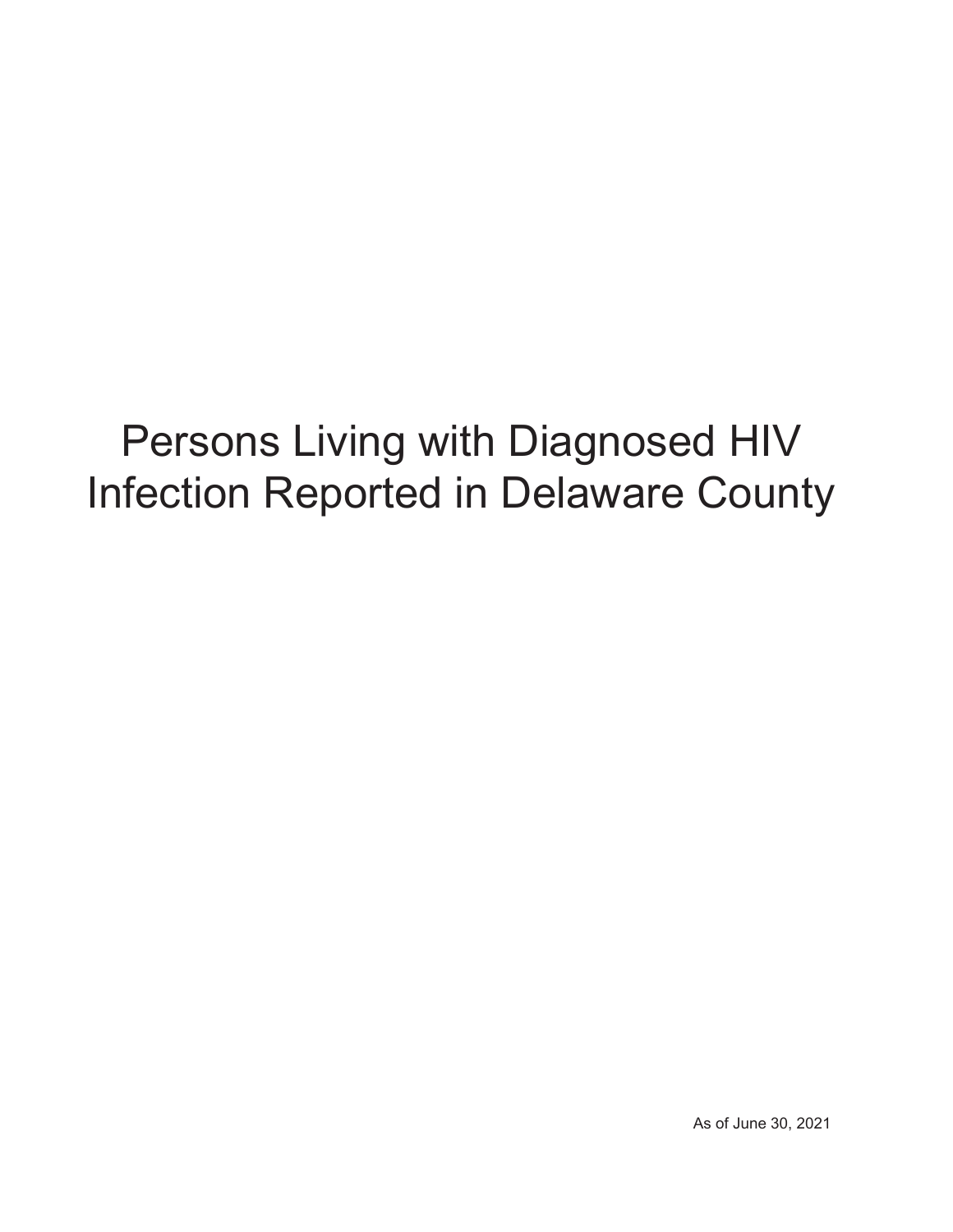|                                              |                   | Living with diagnosed HIV infection |                          | <b>Current Disease Status</b> |       |                          |       |  |  |  |
|----------------------------------------------|-------------------|-------------------------------------|--------------------------|-------------------------------|-------|--------------------------|-------|--|--|--|
|                                              |                   | in 2020                             |                          | <b>HIV (not AIDS)</b>         |       | <b>AIDS</b>              |       |  |  |  |
| Characteristic                               | Rate <sup>a</sup> | No.                                 | $\%$                     | No.                           | $\%$  | No.                      | $\%$  |  |  |  |
| Sex at birth                                 |                   |                                     |                          |                               |       |                          |       |  |  |  |
| Males                                        | 102.7             | 109                                 | 81%                      | 61                            | 82%   | 48                       | 79%   |  |  |  |
| Females                                      | 24.2              | 26                                  | 19%                      | 13                            | 18%   | 13                       | 21%   |  |  |  |
| Age at end of year                           |                   |                                     |                          |                               |       |                          |       |  |  |  |
| < 13                                         | $\star$           |                                     | $\overline{\phantom{a}}$ |                               |       |                          |       |  |  |  |
| $13 - 14$                                    | $\star$           | 1                                   | $1\%$                    | 1                             | $1\%$ |                          |       |  |  |  |
| 15-19                                        |                   | $\overline{a}$                      |                          |                               |       |                          |       |  |  |  |
| $20 - 24$                                    | $\star$           | $\overline{2}$                      | 1%                       | $\mathbf{1}$                  | $1\%$ | 1                        | 2%    |  |  |  |
| 25-29                                        | 87.6              | 8                                   | $6\%$                    | 7                             | 9%    | 1                        | 2%    |  |  |  |
| 30-34                                        | 60.1              | $\overline{7}$                      | 5%                       | 5                             | 7%    | $\overline{2}$           | 3%    |  |  |  |
| 35-39                                        | 50.9              | 8                                   | 6%                       | 5                             | 7%    | 3                        | $5\%$ |  |  |  |
| 40-44                                        | 97.3              | 16                                  | 12%                      | 7                             | 9%    | 9                        | 15%   |  |  |  |
| 45-49                                        | 89.6              | 15                                  | 11%                      | 6                             | 8%    | 9                        | 15%   |  |  |  |
| 50-54                                        | 169.4             | 26                                  | 19%                      | 19                            | 26%   | $\overline{7}$           | 11%   |  |  |  |
| 55-64                                        | 127.2             | 33                                  | 24%                      | 13                            | 18%   | 20                       | 33%   |  |  |  |
| $65+$                                        | 60.5              | 19                                  | 14%                      | 10                            | 14%   | 9                        | 15%   |  |  |  |
| Race/Ethnicity <sup>b</sup>                  |                   |                                     |                          |                               |       |                          |       |  |  |  |
| American Indian/Alaska Native                | $\star$           | $\overline{\phantom{a}}$            |                          | $\overline{a}$                |       |                          |       |  |  |  |
| Asian/Pacific Islander                       | $\star$           | 4                                   | 3%                       | 4                             | $5\%$ |                          |       |  |  |  |
| Black/African-American                       | 259.5             | 22                                  | 16%                      | 9                             | 12%   | 13                       | 21%   |  |  |  |
| Hispanic/Latinx                              | $\star$           | 3                                   | 2%                       | 3                             | 4%    | $\overline{\phantom{a}}$ |       |  |  |  |
| White                                        | 58.8              | 104                                 | 77%                      | 57                            | 77%   | 47                       | 77%   |  |  |  |
| Multi-Race                                   | $\star$           | $\overline{c}$                      | 1%                       | $\mathbf{1}$                  | 1%    | 1                        | 2%    |  |  |  |
| Unknown                                      | $\star$           |                                     |                          |                               |       |                          |       |  |  |  |
| Race/Ethnicity <sup>b</sup> and Sex at birth |                   |                                     |                          |                               |       |                          |       |  |  |  |
| American Indian/Alaska Native Males          | $\star$           |                                     |                          |                               |       |                          |       |  |  |  |
| American Indian/Alaska Native Females        |                   | ÷,                                  |                          |                               |       |                          |       |  |  |  |
| Asian/Pacific Islander Males                 |                   | 3                                   | 2%                       | 3                             | 4%    |                          |       |  |  |  |
| Asian/Pacific Islander Females               | $\star$           | 1                                   | 1%                       | 1                             | $1\%$ |                          |       |  |  |  |
| <b>Black/African-American Males</b>          | 223.5             | 10                                  | 7%                       | 5                             | 7%    | 5                        | 8%    |  |  |  |
| <b>Black/African-American Females</b>        | 299.8             | 12                                  | 9%                       | 4                             | 5%    | 8                        | 13%   |  |  |  |
| <b>Hispanic/Latino Males</b>                 | $\star$           | $\overline{2}$                      | $1\%$                    | 2                             | 3%    |                          |       |  |  |  |
| Hispanic/Latina Females                      | $\star$           | $\mathbf{1}$                        | 1%                       | $\mathbf{1}$                  | $1\%$ | $\overline{a}$           |       |  |  |  |
| <b>White Males</b>                           | 105.2             | 92                                  | 68%                      | 50                            | 68%   | 42                       | 69%   |  |  |  |
| <b>White Females</b>                         | 13.4              | 12                                  | 9%                       | 7                             | 9%    | 5                        | 8%    |  |  |  |
| Multi-Race Males                             | $\star$           | 2                                   | $1\%$                    | 1                             | $1\%$ | 1                        | 2%    |  |  |  |
| <b>Multi-Race Females</b>                    | $\star$           |                                     |                          |                               |       |                          |       |  |  |  |
| Unknown                                      | $\star$           |                                     |                          |                               |       |                          |       |  |  |  |
| <b>Total</b>                                 | 63.2              | 135                                 |                          | 74                            |       | 61                       |       |  |  |  |

# **Reported persons living with diagnosed HIV infection in 2020 by current disease status and selected characteristics, Delaware County**

Living with diagnosed HIV infection represents all persons ever diagnosed and reported with HIV and/or AIDS who have not been reported as having died as of December 31, 2020. Persons living with diagnosed HIV infection represent persons living in Ohio as of December 31, 2020, regardless of whether the person was a resident of Ohio at time of initial HIV and/or AIDS diagnosis.

Asterisk (\*) indicates rate not calculated for case count <5 due to unstable rates. Dash (-) indicates no cases were reported for the given category.

<sup>a</sup>The rate is the number of persons living with diagnosed HIV infection per 100,000 population calculated using 2020 U.S. Census estimates.

ᵇ Hispanics/Latinx may be of any race. Persons with a race of American Indian/Alaska Native, Asian/Pacific Islander, Black/African-American, White, or Multi-Race are not-Hispanic. Asian/Pacific Islander includes Native Hawaiians.

Notes: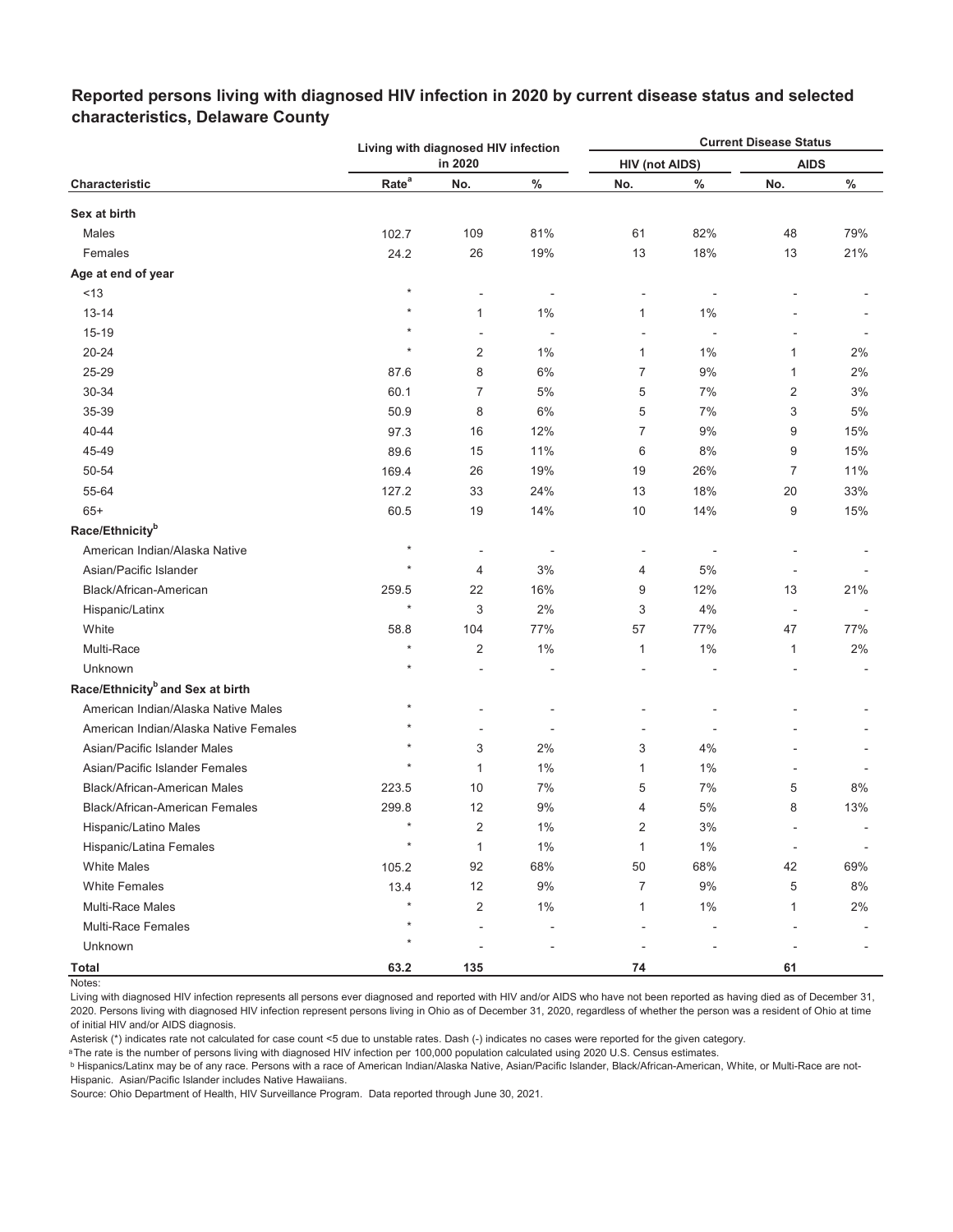# **Reported persons living with diagnosed HIV infection in 2020 by current disease status and transmission category, Delaware County**

|                                          | Living with diagnosed HIV infection |       | <b>Current Disease Status</b> |      |             |      |  |  |  |  |
|------------------------------------------|-------------------------------------|-------|-------------------------------|------|-------------|------|--|--|--|--|
|                                          | in 2020                             |       | <b>HIV (not AIDS)</b>         |      | <b>AIDS</b> |      |  |  |  |  |
| <b>Transmission Category<sup>a</sup></b> | No.                                 | $\%$  | No.                           | $\%$ | No.         | $\%$ |  |  |  |  |
| Male adult or adolescent                 |                                     |       |                               |      |             |      |  |  |  |  |
| Male-to-male sexual contact              | 68                                  | 63%   | 37                            | 62%  | 31          | 65%  |  |  |  |  |
| Injection drug use (IDU)                 |                                     | $1\%$ |                               |      | 1           | 2%   |  |  |  |  |
| Male-to-male sexual contact and IDU      |                                     | 6%    | 2                             | 3%   | 5           | 10%  |  |  |  |  |
| Heterosexual contact                     | $\overline{2}$                      | 2%    | 2                             | 3%   |             |      |  |  |  |  |
| Other/unknown                            | 30                                  | 28%   | 19                            | 32%  | 11          | 23%  |  |  |  |  |
| Subtotal                                 | 108                                 | 100%  | 60                            | 100% | 48          | 100% |  |  |  |  |
| Female adult or adolescent               |                                     |       |                               |      |             |      |  |  |  |  |
| Injection drug use                       | 3                                   | 12%   | $\overline{2}$                | 15%  | 1           | 8%   |  |  |  |  |
| Heterosexual contact                     | 22                                  | 85%   | 10                            | 77%  | 12          | 92%  |  |  |  |  |
| Other/unknown                            |                                     | 4%    | 1                             | 8%   |             |      |  |  |  |  |
| Subtotal                                 | 26                                  | 100%  | 13                            | 100% | 13          | 100% |  |  |  |  |
| Child (<13 yrs at diagnosis)             |                                     |       |                               |      |             |      |  |  |  |  |
| Perinatal                                | 1                                   | 100%  | 1                             | 100% |             |      |  |  |  |  |
| Other/unknown                            |                                     |       | $\overline{a}$                |      |             |      |  |  |  |  |
| Subtotal                                 |                                     | 100%  | 1                             | 100% |             |      |  |  |  |  |
| Total                                    | 135                                 |       | 74                            |      | 61          |      |  |  |  |  |

# **Reported persons living with diagnosed HIV infection in 2020 by current disease status and exposure category, Delaware County**

|                                                          | Living with diagnosed HIV infection |       | <b>Current Disease Status</b> |     |             |      |  |  |  |  |
|----------------------------------------------------------|-------------------------------------|-------|-------------------------------|-----|-------------|------|--|--|--|--|
|                                                          | in 2020                             |       | <b>HIV (not AIDS)</b>         |     | <b>AIDS</b> |      |  |  |  |  |
| <b>Exposure Category</b> <sup>b</sup>                    | No.                                 | %     | No.                           | %   | No.         | $\%$ |  |  |  |  |
| Male-to-male sexual contact only                         | 64                                  | 47%   | 37                            | 50% | 27          | 44%  |  |  |  |  |
| Injection drug use (IDU) only                            | 2                                   | $1\%$ | $\overline{2}$                | 3%  |             |      |  |  |  |  |
| Heterosexual contact only                                | 24                                  | 18%   | 12                            | 16% | 12          | 20%  |  |  |  |  |
| Male-to-male sexual contact & IDU                        |                                     | 5%    | $\overline{2}$                | 3%  | 5           | 8%   |  |  |  |  |
| IDU & Heterosexual contact                               | 2                                   | $1\%$ |                               |     | 2           | 3%   |  |  |  |  |
| Male-to-male sexual contact & Heterosexual contact       | 4                                   | 3%    |                               | ٠   | 4           | 7%   |  |  |  |  |
| Male-to-male sexual contact & IDU & Heterosexual contact |                                     |       |                               |     |             |      |  |  |  |  |
| Perinatal exposure                                       |                                     | 1%    |                               | 1%  |             |      |  |  |  |  |
| Other/unknown                                            | 31                                  | 23%   | 20                            | 27% | 11          | 18%  |  |  |  |  |
| Total                                                    | 135                                 |       | 74                            |     | 61          |      |  |  |  |  |

Notes:

Living with diagnosed HIV infection represents all persons ever diagnosed and reported with HIV and/or AIDS who have not been reported as having died as of December 31, 2020. Persons living with diagnosed HIV infection represent persons living in Ohio as of December 31, 2020, regardless of whether the person was a resident of Ohio at time of initial HIV and/or AIDS diagnosis.

Dash (-) indicates no cases were reported for the given category.

a Transmission categories are mutually exclusive, hierarchical risk categories determined by the CDC and system-calculated using sex at birth and risk factor history to determine mode of transmission. A person with multiple risks is only represented in the highest category based on the CDC hierarchical algorithm. Thus, transgender women are included in the male-to-male sexual contact transmission category if assigned male at birth and risk factor history indicates sex with males. Please note this is for the

cateqorization of HIV transmission cateqories only and not to describe sexual orientation.<br>▷ Exposure categories are mutually exclusive risk categories. All possible combinations of risks are represented among exposure c represented in the exposure category identifying all the reported ways in which that person may have been exposed to HIV.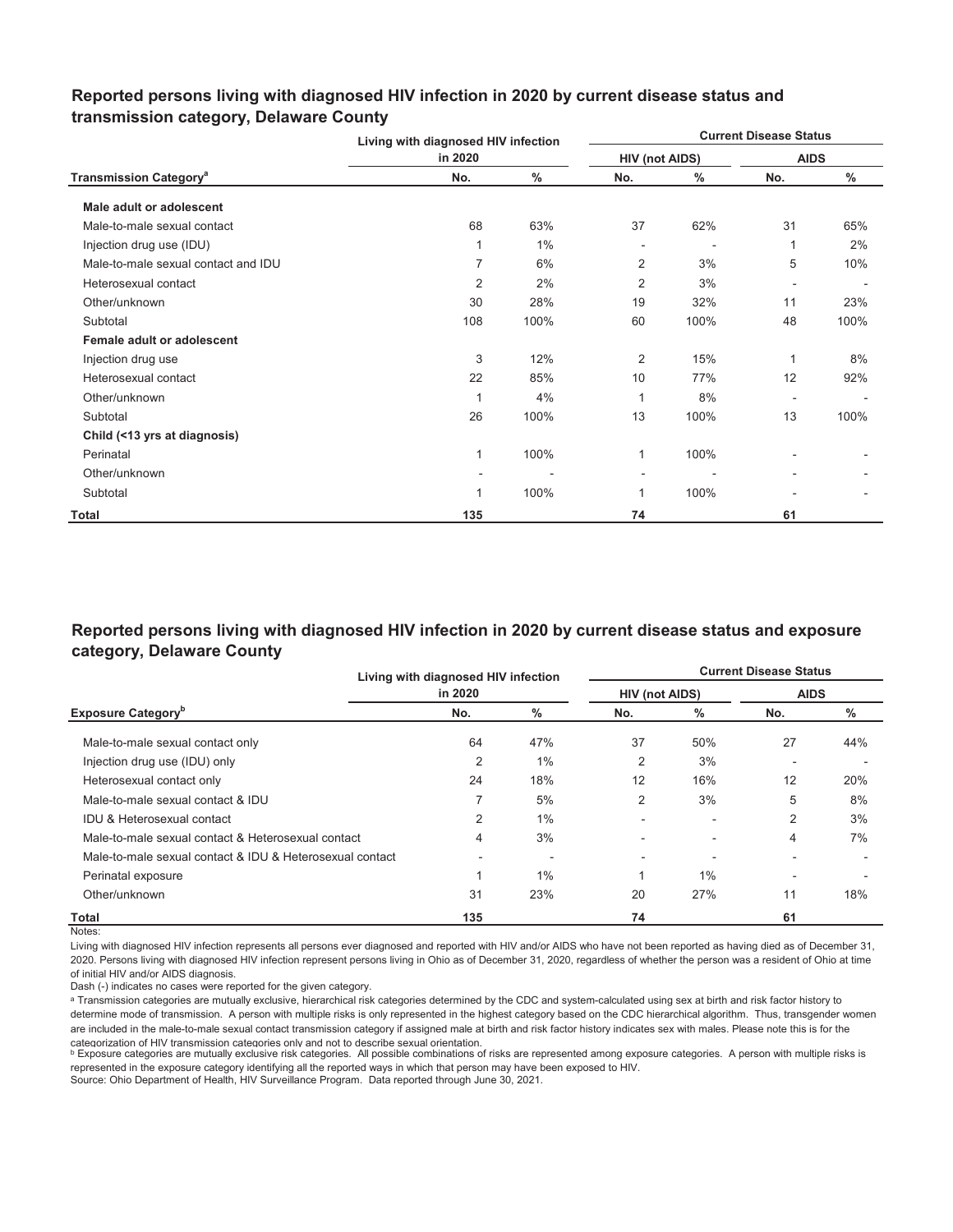## **Reported persons living with diagnosed HIV infection in 2020 by race/ethnicity and age, Delaware County**

#### **Living with diagnosed HIV infection in 2020**

**Living with diagnosed HIV infection in 2020**

|                    | American Indian/Alaska Native |        | Asian/Pacific Islander |                   | Black/African-American   |     | Hispanic/ Latinx <sup>a</sup> |        |     | White             |                          |                          | <b>Multi-Race</b> |     |     | Unknown           |     |     |     |      |
|--------------------|-------------------------------|--------|------------------------|-------------------|--------------------------|-----|-------------------------------|--------|-----|-------------------|--------------------------|--------------------------|-------------------|-----|-----|-------------------|-----|-----|-----|------|
| Age at end of year | Rate <sup>p</sup>             | No.    | $\%$                   | Rate <sup>"</sup> | No.                      | %   | Rate <sup>'</sup>             | No.    | %   | Rate <sup>"</sup> | No.                      | %                        | Rate <sup>"</sup> | No. | ℅   | Rate <sup>"</sup> | No. |     | No. | $\%$ |
|                    |                               |        |                        |                   |                          |     |                               |        |     |                   |                          |                          |                   |     |     |                   |     |     |     |      |
| < 13               |                               |        |                        |                   |                          |     |                               |        |     |                   |                          |                          |                   |     |     |                   |     |     |     |      |
| $13 - 14$          |                               |        |                        |                   |                          | .   |                               |        | 5%  |                   |                          |                          |                   |     |     |                   |     |     |     |      |
| 15-19              |                               |        |                        |                   |                          | . . |                               |        | . . |                   |                          |                          |                   |     |     |                   |     |     |     |      |
| $20 - 24$          |                               |        |                        |                   |                          | 25% |                               |        | . . |                   |                          | $\overline{\phantom{a}}$ |                   |     | 1%  |                   |     |     |     |      |
| 25-29              |                               |        |                        |                   |                          | . . |                               |        | 9%  |                   | $\overline{\phantom{a}}$ | $\overline{\phantom{a}}$ | 83.8              |     | 6%  |                   |     |     |     |      |
| 30-34              |                               |        |                        |                   |                          |     |                               |        | 9%  |                   | $\overline{\phantom{a}}$ | $\overline{\phantom{a}}$ | 55.1              |     | 5%  |                   |     |     |     |      |
| 35-39              |                               |        |                        |                   |                          | 25% |                               |        | 9%  |                   |                          | $\overline{\phantom{a}}$ | 41.2              |     | 5%  | 大                 |     |     |     |      |
| 40-44              |                               |        |                        |                   | $\overline{\phantom{a}}$ | .   | 875.9                         | 6      | 27% |                   |                          | 33%                      | 61.2              |     | 8%  |                   |     | 50% |     |      |
| 45-49              |                               |        |                        |                   |                          | . . |                               |        | 9%  |                   |                          | 33%                      | 87.5              | 12  | 12% |                   |     |     |     |      |
| 50-54              |                               |        |                        |                   |                          | 25% |                               |        | 14% |                   |                          | 33%                      | 157.8             | 21  | 20% |                   |     |     |     |      |
| 55-64              |                               |        |                        |                   |                          | . . |                               | $\sim$ | 14% |                   |                          | $\overline{\phantom{a}}$ | 124.1             | 29  | 28% |                   |     | 50% |     |      |
| 65+                |                               |        |                        |                   |                          | 25% |                               |        | 5%  |                   |                          | $\overline{\phantom{a}}$ | 58.7              | 17  | 16% |                   |     |     |     |      |
| Total              |                               | $\sim$ |                        |                   |                          |     | 259.5                         | 22     |     |                   |                          |                          | 58.8              | 104 |     |                   |     |     |     |      |

### **Reported persons living with diagnosed HIV infection in 2020 by race/ethnicity and transmission category, Delaware County**

|                                          |                                     |                          |                           |                          |                            |      | Living with diagnosed HIV infection in 2020 |                          |                          |                          |                   |                          |                          |      |
|------------------------------------------|-------------------------------------|--------------------------|---------------------------|--------------------------|----------------------------|------|---------------------------------------------|--------------------------|--------------------------|--------------------------|-------------------|--------------------------|--------------------------|------|
|                                          | American<br>Indian/Alaska<br>Native |                          | Asian/Pacific<br>Islander |                          | Black/African-<br>American |      | Hispanic/<br>Latinx <sup>a</sup>            |                          | White                    |                          | <b>Multi-Race</b> |                          | Unknown                  |      |
| <b>Transmission Category<sup>c</sup></b> | No.                                 | $\%$                     | No.                       | %                        | No.                        | $\%$ | No.                                         | $\%$                     | No.                      | %                        | No.               | ℅                        | No.                      | $\%$ |
| Male adult or adolescent                 |                                     |                          |                           |                          |                            |      |                                             |                          |                          |                          |                   |                          |                          |      |
| Male-to-male sexual contact              | $\overline{\phantom{a}}$            |                          | $\overline{\phantom{a}}$  |                          | 2                          | 22%  |                                             | 2 100%                   | 63                       | 68%                      |                   | 50%                      | $\sim$                   |      |
| Injection drug use (IDU)                 | $\overline{\phantom{a}}$            |                          | $\overline{\phantom{a}}$  | $\overline{\phantom{a}}$ |                            |      | $\sim$                                      | $\overline{\phantom{a}}$ |                          | 1%                       | ٠                 | $\overline{\phantom{a}}$ | $\overline{\phantom{a}}$ |      |
| Male-to-male sexual contact and IDU      |                                     |                          |                           | 33%                      |                            | 11%  | . .                                         | $\overline{\phantom{a}}$ |                          | 4%                       |                   | 50%                      | $\overline{\phantom{a}}$ |      |
| Heterosexual contact                     |                                     |                          |                           |                          |                            |      | $\sim$                                      |                          | $\Omega$                 | 2%                       | -                 | $\overline{\phantom{a}}$ | $\overline{\phantom{a}}$ |      |
| Other/unknown                            |                                     |                          | 2                         | 67%                      | 6                          | 67%  |                                             |                          | 22                       | 24%                      |                   |                          | $\overline{\phantom{a}}$ |      |
| Subtotal                                 |                                     |                          | 3                         | 100%                     | 9                          | 100% |                                             | 2 100%                   | 92                       | 100%                     | $\overline{2}$    | 100%                     | $\overline{\phantom{a}}$ |      |
| Female adult or adolescent               |                                     |                          |                           |                          |                            |      |                                             |                          |                          |                          |                   |                          |                          |      |
| Injection drug use                       | $\overline{\phantom{a}}$            |                          | $\overline{\phantom{a}}$  |                          | ۰                          |      |                                             | ٠.                       | 3                        | 25%                      | -                 |                          |                          |      |
| Heterosexual contact                     | $\overline{\phantom{a}}$            | $\overline{\phantom{a}}$ |                           | 100%                     | 12                         | 100% |                                             | 100%                     | 8                        | 67%                      | -                 |                          | $\overline{\phantom{a}}$ |      |
| Other/unknown                            | $\overline{\phantom{a}}$            |                          | $\overline{\phantom{a}}$  |                          | $\overline{\phantom{a}}$   |      |                                             |                          |                          | 8%                       | ٠                 |                          | $\overline{\phantom{a}}$ |      |
| Subtotal                                 | $\overline{\phantom{a}}$            | $\overline{\phantom{a}}$ |                           | 100%                     | 12                         | 100% |                                             | 100%                     | 12                       | 100%                     | -                 | $\overline{\phantom{a}}$ | $\overline{\phantom{a}}$ |      |
| Child (<13 yrs at diagnosis)             |                                     |                          |                           |                          |                            |      |                                             |                          |                          |                          |                   |                          |                          |      |
| Perinatal                                | $\overline{\phantom{a}}$            |                          | $\overline{\phantom{a}}$  | $\overline{\phantom{a}}$ |                            | 100% | $\sim$                                      | $\overline{\phantom{a}}$ | $\overline{\phantom{a}}$ | $\overline{\phantom{a}}$ | ٠                 |                          |                          |      |
| Other/unknown                            |                                     |                          | $\overline{\phantom{a}}$  |                          |                            |      |                                             |                          |                          | ۰                        |                   |                          |                          |      |
| Subtotal                                 | $\overline{\phantom{a}}$            |                          | $\overline{\phantom{a}}$  | $\overline{\phantom{a}}$ |                            | 100% |                                             |                          |                          | $\overline{\phantom{a}}$ | -                 |                          |                          |      |
| Total                                    | $\overline{\phantom{a}}$            |                          |                           |                          | 22                         |      | 3                                           |                          | 104                      |                          | $\overline{2}$    |                          | $\overline{\phantom{a}}$ |      |

## **Reported persons living with diagnosed HIV infection in 2020 by race/ethnicity and exposure category, Delaware County**

|                                                          |                                            |                          |                           |     |                            |     | Living with diagnosed Hiv intection in 2020 |                          |                          |                          |     |                |  |
|----------------------------------------------------------|--------------------------------------------|--------------------------|---------------------------|-----|----------------------------|-----|---------------------------------------------|--------------------------|--------------------------|--------------------------|-----|----------------|--|
|                                                          | American<br>Indian/Alaska<br><b>Native</b> |                          | Asian/Pacific<br>Islander |     | Black/African-<br>American |     | Hispanic/<br>Latinxa                        |                          | White                    | <b>Multi-Race</b>        |     | <b>Unknown</b> |  |
| <b>Exposure Category</b> <sup>a</sup>                    | No.                                        |                          | No.                       |     | No.                        |     | No.                                         |                          | No.                      | No.                      |     | No.            |  |
| Male-to-male sexual contact only                         |                                            | $\overline{\phantom{a}}$ | $\sim$                    | . . |                            | 9%  | $\overline{2}$                              | 67%                      | 57%<br>59                |                          | 50% |                |  |
| Injection drug use (IDU) only                            |                                            | . .                      |                           | . . |                            |     |                                             |                          | 2%                       | $\overline{\phantom{a}}$ |     |                |  |
| Heterosexual contact only                                |                                            | $\overline{\phantom{a}}$ |                           | 25% | 12                         | 55% |                                             | 33%                      | 10%<br>10                |                          |     |                |  |
| Male-to-male sexual contact & IDU                        | . .                                        | . .                      |                           | 25% |                            | 5%  |                                             | $\overline{\phantom{a}}$ | 4%                       |                          | 50% |                |  |
| IDU & Heterosexual contact                               |                                            | . .                      |                           | . . | $\overline{\phantom{a}}$   |     | $\sim$                                      | $\overline{\phantom{a}}$ | 2%                       |                          |     |                |  |
| Male-to-male sexual contact & Heterosexual contact       |                                            | $\overline{\phantom{a}}$ |                           | . . | $\overline{\phantom{a}}$   |     |                                             | $\overline{\phantom{a}}$ | 4%                       |                          |     |                |  |
| Male-to-male sexual contact & IDU & Heterosexual contact |                                            | . .                      |                           | . . | $\overline{\phantom{a}}$   |     |                                             | $\overline{\phantom{a}}$ | $\overline{\phantom{a}}$ |                          |     |                |  |
| Perinatal exposure                                       | . .                                        | . .                      | $\sim$                    | . . |                            | 5%  | . .                                         | $\overline{\phantom{a}}$ | $\overline{\phantom{a}}$ |                          |     |                |  |
| Other/unknown                                            | $\sim$                                     | . .                      | $\mathcal{D}$             | 50% | 6                          | 27% |                                             | $\overline{\phantom{a}}$ | 22%<br>23                |                          |     |                |  |
| Total                                                    |                                            |                          |                           |     | 22                         |     |                                             |                          | 104                      |                          |     |                |  |

**Total - 4 22 3 104 2 -** Notes: Living with diagnosed HIV infection represents all persons ever diagnosed and reported with HIV and/or AIDS who have not been reported as having died as of December 31, 2020. Persons living with diagnosed HIV infection represent persons living in Ohio as of December 31, 2020, regardless of whether the person was a resident of Ohio at time of initial HIV and/or AIDS diagnosis.

Asterisk (\*) indicates rate not calculated because census data unavailable or for case count <5 due to unstable rates. Dash (-) indicates no cases were reported for the given category.

Hispanics/Latinx may be of any race. Persons with a race of American Indian/Alaska Native, Asian/Pacific Islander, Black/African-American, White, or Multi-Race are not-Hispanic. Asian/Pacific Islander includes Native Hawai

ᵇ The rate is the number of persons living with diagnosed HIV infection per 100,000 population calculated using U.S. Census estimates for that year.

∘ Transmission categories are mutually exclusive, hierarchical risk categories determined by the CDC and system-calculated using sex at birth and risk factor history to determine mode of transmission. A person with multip

Exposure categories are mutually exclusive risk categories. All possible combinations of risks are represented among exposure categories. A person with multiple risks is represented in the exposure category identifying all HIV.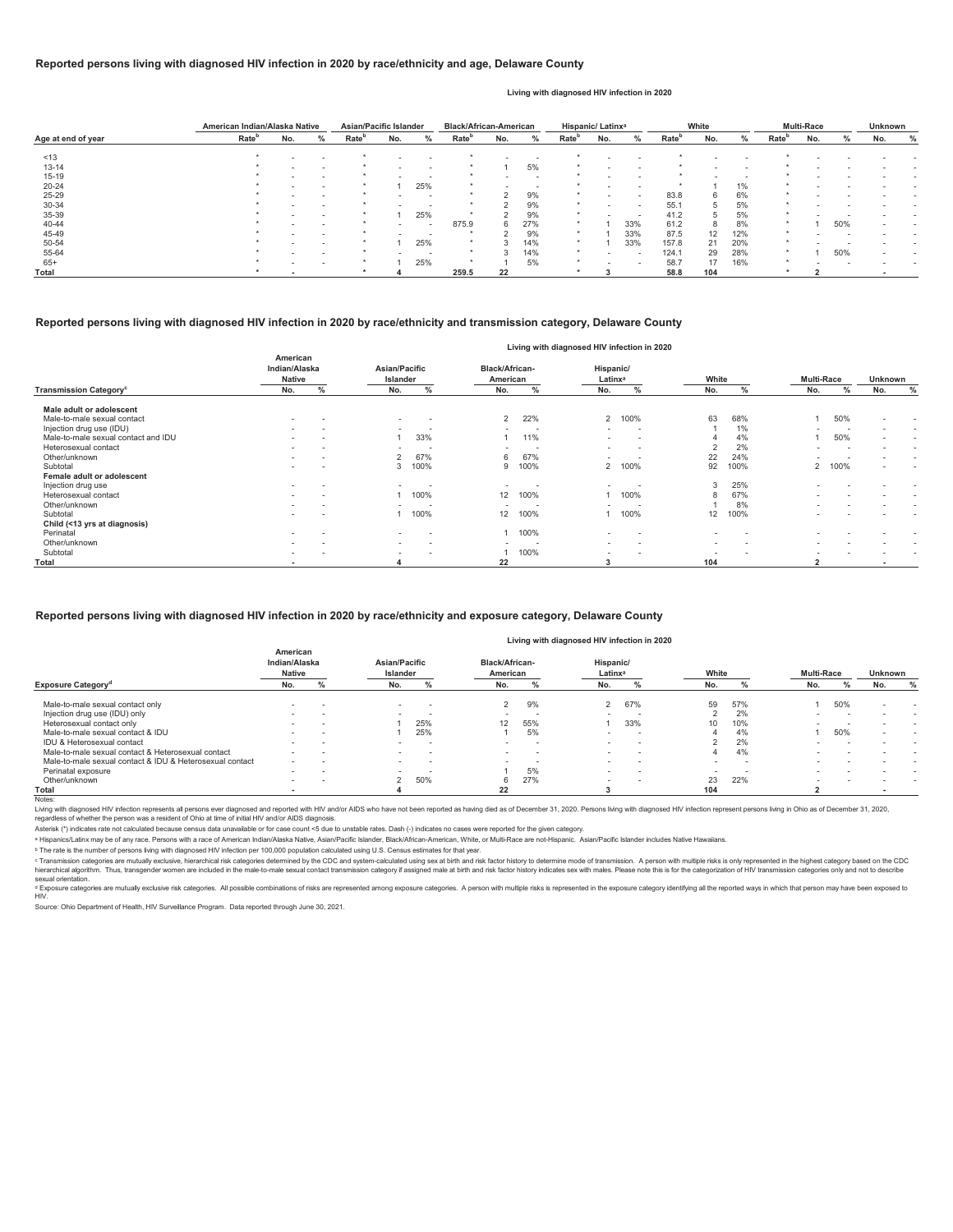## **Trends in reported persons living with diagnosed HIV infection by year of diagnosis and selected characteristics, Delaware County, 2016-2020**

**Living with Diagnosed HIV Infection**

|                                              |                   | 2016             |           |                   | 2017           |                |                   | 2018           |       | 2019              |                |          | 2020              |                |      |
|----------------------------------------------|-------------------|------------------|-----------|-------------------|----------------|----------------|-------------------|----------------|-------|-------------------|----------------|----------|-------------------|----------------|------|
| Characteristic                               | Rate <sup>a</sup> | No.              | %         | Rate <sup>a</sup> | No.            | $\%$           | Rate <sup>a</sup> | No.            | $\%$  | Rate <sup>a</sup> | No.            | %        | Rate <sup>a</sup> | No.            | $\%$ |
| Sex at birth                                 |                   |                  |           |                   |                |                |                   |                |       |                   |                |          |                   |                |      |
| Males                                        | 124.4             | 121              | 86%       | 115.8             | 115            | 83%            | 109.3             | 111            | 85%   | 116.4             | 121            | 85%      | 102.7             | 109            | 81%  |
| Females                                      | 20.2              | 20               | 14%       | 23.7              | 24             | 17%            | 18.4              | 19             | 15%   | 20.9              | 22             | 15%      | 24.2              | 26             | 19%  |
| Age at end of year                           |                   |                  |           |                   |                |                |                   |                |       |                   |                |          |                   |                |      |
| ~13                                          | $\star$           |                  |           |                   |                |                |                   |                |       |                   |                |          |                   |                |      |
| $13 - 14$                                    |                   |                  |           |                   |                |                |                   |                |       |                   | $\mathbf{1}$   | $1\%$    |                   | 1              | 1%   |
| 15-19                                        |                   | $\overline{1}$   | 1%        |                   |                | ÷,             |                   |                |       |                   | ÷,             | ٠.       | $\star$           |                |      |
| $20 - 24$                                    |                   | $\overline{2}$   | $1\%$     |                   | 3              | 2%             |                   | $\overline{2}$ | 2%    |                   | 3              | 2%       | $\star$           | 2              | 1%   |
| 25-29                                        |                   | $\overline{4}$   | 3%        | $\star$           | 4              | 3%             | $\star$           | $\overline{2}$ | 2%    | 57.0              | 5              | 3%       | 87.6              | 8              | 6%   |
| 30-34                                        | ÷                 | 3                | 2%        | $\star$           | 3              | 2%             | $^\star$          | 4              | 3%    |                   | 6              | 4%       |                   | $\overline{7}$ |      |
|                                              |                   |                  |           |                   |                |                |                   |                |       | 51.6              |                |          | 60.1              |                | 5%   |
| 35-39                                        | 124.4             | 18               | 13%<br>9% | 100.5             | 15             | 11%            | 32.8              | 5              | 4%    | 64.2              | 10             | 7%<br>9% | 50.9              | 8              | 6%   |
| 40-44                                        | 84.5              | 13               |           | 78.0              | 12             | 9%             | 108.8             | 17             | 13%   | 81.1              | 13             |          | 97.3              | 16             | 12%  |
| 45-49                                        | 160.9             | 26               | 18%       | 151.1             | 25             | 18%            | 136.8             | 23             | 18%   | 131.1             | 22             | 15%      | 89.6              | 15             | 11%  |
| 50-54                                        | 245.5             | 35               | 25%       | 211.0             | 30             | 22%            | 187.9             | 27             | 21%   | 178.0             | 26             | 18%      | 169.4             | 26             | 19%  |
| 55-64                                        | 109.8             | 26               | 18%       | 140.6             | 34             | 24%            | 141.3             | 35             | 27%   | 157.2             | 40             | 28%      | 127.2             | 33             | 24%  |
| $65+$                                        | 52.8              | 13               | 9%        | 49.1              | 13             | 9%             | 53.5              | 15             | 12%   | 57.5              | 17             | 12%      | 60.5              | 19             | 14%  |
| Race/Ethnicity <sup>b</sup>                  |                   |                  |           |                   |                |                |                   |                |       |                   |                |          |                   |                |      |
| American Indian/Alaska Native                |                   | ÷,               |           |                   |                |                | $\star$           |                |       |                   |                |          |                   |                |      |
| Asian/Pacific Islander                       | $\star$           | $\overline{1}$   | 1%        |                   | $\overline{2}$ | 1%             | $^\star$          | $\overline{2}$ | 2%    |                   | $\overline{2}$ | 1%       |                   | $\overline{4}$ | 3%   |
| Black/African-American                       | 257.5             | 17               | 12%       | 284.8             | 20             | 14%            | 216.0             | 16             | 12%   | 280.0             | 22             | 15%      | 259.5             | 22             | 16%  |
| Hispanic/Latinx                              | $^\star$          | $\overline{4}$   | 3%        | $\star$           | 4              | 3%             | $\star$           | 3              | 2%    | $\star$           | $\overline{2}$ | 1%       | $^\star$          | 3              | 2%   |
| White                                        | 69.3              | 117              | 83%       | 64.3              | 110            | 79%            | 62.4              | 108            | 83%   | 65.6              | 115            | 80%      | 58.8              | 104            | 77%  |
| Multi-Race                                   | $\star$           | 2                | $1\%$     | $\star$           | 3              | 2%             | $\star$           | $\mathbf{1}$   | 1%    |                   | $\overline{2}$ | $1\%$    | $\star$           | $\overline{2}$ | 1%   |
| Unknown                                      |                   |                  |           |                   |                |                |                   |                |       |                   |                |          |                   |                |      |
| Race/Ethnicity <sup>b</sup> and Sex at birth |                   |                  |           |                   |                |                |                   |                |       |                   |                |          |                   |                |      |
| American Indian/Alaska Native Males          |                   |                  |           |                   |                |                |                   |                |       |                   |                |          |                   |                |      |
| American Indian/Alaska Native Females        |                   |                  |           |                   |                | $\overline{a}$ |                   |                |       |                   |                |          |                   |                |      |
| Asian/Pacific Islander Males                 |                   | $\mathbf{1}$     | 1%        |                   | $\mathbf{1}$   | 1%             |                   | 1              | $1\%$ |                   | $\mathbf{1}$   | 1%       |                   | 3              | 2%   |
| Asian/Pacific Islander Females               |                   |                  |           |                   | $\mathbf{1}$   | 1%             | $\star$           | $\mathbf{1}$   | $1\%$ |                   | $\mathbf{1}$   | 1%       |                   | $\mathbf{1}$   | 1%   |
| <b>Black/African-American Males</b>          | 234.1             | 8                | 6%        | 219.2             | 8              | 6%             | 180.3             | $\overline{7}$ | 5%    | 288.9             | 12             | 8%       | 223.5             | 10             | 7%   |
| <b>Black/African-American Females</b>        | 282.6             | 9                | 6%        | 355.7             | 12             | 9%             | 255.2             | 9              | 7%    | 270.1             | 10             | 7%       | 299.8             | 12             | 9%   |
| Hispanic/Latino Males                        | ×                 | $\overline{2}$   | 1%        | $\star$           | $\overline{2}$ | 1%             | $\star$           | $\mathbf{1}$   | 1%    | $^\star$          | $\overline{1}$ | 1%       | $^{\star}$        | $\overline{2}$ | 1%   |
| Hispanic/Latina Females                      | ÷                 | $\overline{2}$   | 1%        |                   | $\overline{2}$ | 1%             | $\star$           | $\overline{2}$ | 2%    |                   | $\mathbf{1}$   | 1%       |                   | $\mathbf{1}$   | 1%   |
| <b>White Males</b>                           | 129.6             | 108              | 77%       | 119.7             | 101            | 73%            | 118.2             | 101            | 78%   | 121.2             | 105            | 73%      | 105.2             | 92             | 68%  |
| <b>White Females</b>                         | 10.5              | $\boldsymbol{9}$ | 6%        | 10.4              | 9              | 6%             | 8.0               | $\overline{7}$ | 5%    | 11.3              | 10             | 7%       | 13.4              | 12             | 9%   |
| <b>Multi-Race Males</b>                      | ×                 | $\overline{2}$   | 1%        |                   | 3              | 2%             | ×                 | $\mathbf{1}$   | 1%    |                   | $\overline{2}$ | 1%       | $\star$           | $\overline{2}$ | 1%   |
| Multi-Race Females                           |                   |                  |           |                   |                |                |                   |                |       |                   |                |          |                   |                |      |
| Unknown                                      |                   |                  |           |                   |                |                |                   |                |       |                   |                |          |                   |                |      |
| Total                                        | 71.8              | 141              |           | 69.3              | 139            |                | 63.5              | 130            |       | 68.4              | 143            |          | 63.2              | 135            |      |
| Notes:                                       |                   |                  |           |                   |                |                |                   |                |       |                   |                |          |                   |                |      |

Living with diagnosed HIV infection by year (2016-2020) represents all persons ever diagnosed and reported with HIV and/or AIDS who have not been reported as having died as of December 31 of the corresponding year. Persons living with diagnosed HIV infection represent persons living in Ohio as of December 31 of the corresponding year, regardless of whether the person was a resident of Ohio at time of initial HIV and/or AIDS diagnosis.

Asterisk (\*) indicates rate not calculated for case count <5 due to unstable rates. Dash (-) indicates no cases were reported for the given category.

<sup>a</sup> The rate is the number of persons living with diagnosed HIV infection per 100,000 population calculated using U.S. Census estimates for that year.

ᵇ Hispanics/Latinx may be of any race. Persons with a race of American Indian/Alaska Native, Asian/Pacific Islander, Black/African-American, White, or Multi-Race are not-Hispanic. Asian/Pacific Islander includes Native Hawaiians.